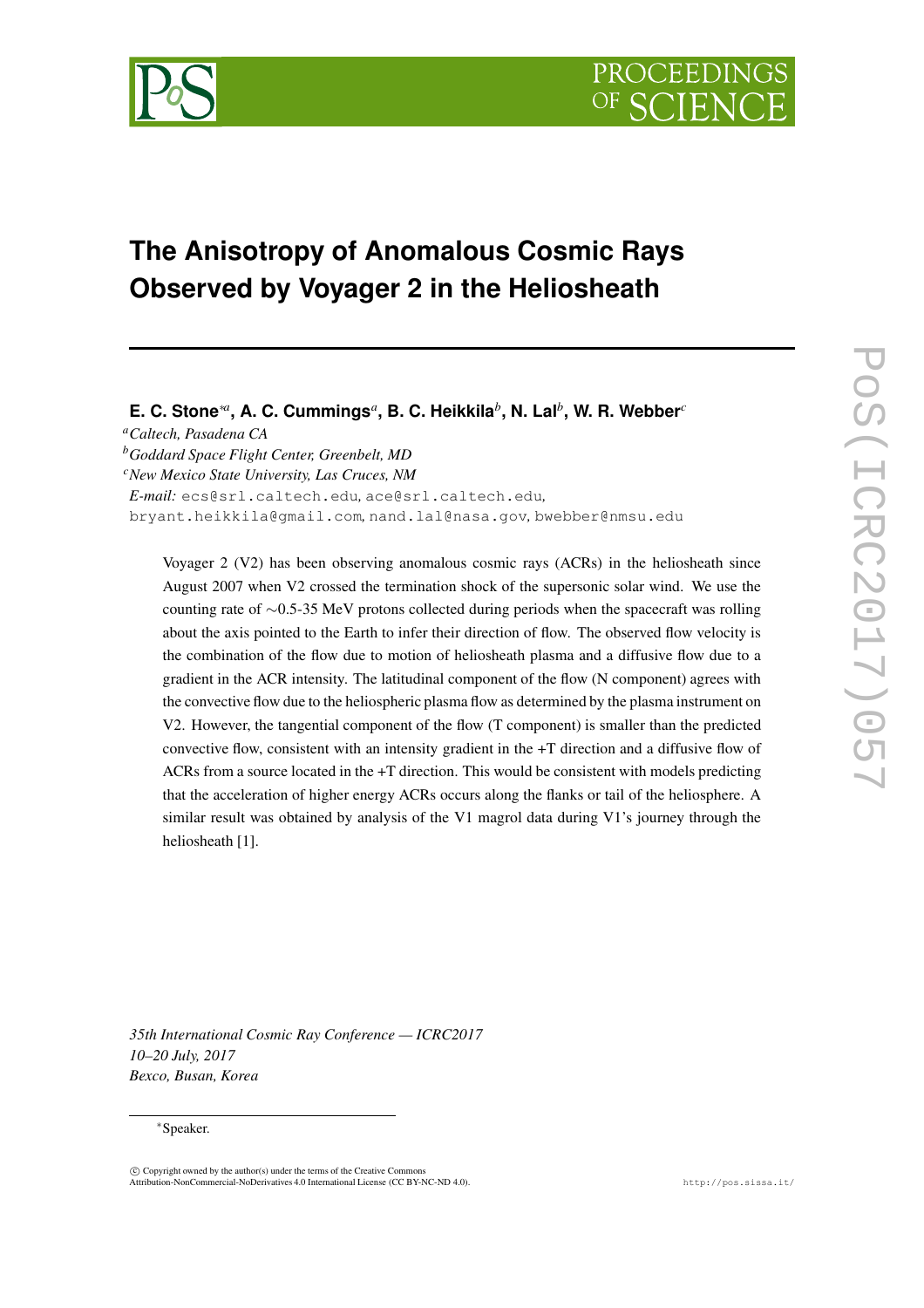

**Figure 1:** Voyager spacecraft with RTN coordinate system superimposed. The spacecraft is normally threeaxis stabilized with the high-gain antenna pointed towards Earth. The -R axis points towards the Sun, and in the outer heliosphere beyond 100 AU, the difference between the -R axis and the antenna axis is less than 1 ◦ . The CRS LET telescopes are able to measure the anisotropy of 0.5 - 35 MeV protons in the T - N plane every several months when the spacecraft is rolled about the antenna axis.

### **1. Introduction**

When Voyager 1 and Voyager 2 crossed the termination shock they did observe the expected increase in Anomalous Cosmic Rays, indicating their source was elsewhere on the shock or in the heliosheath. If the source is in the nearby flank region [2, 3, 4], the resulting diffusive flow would contribute to a field-aligned anisotropy that is opposite to that produced by the Compton-Getting effect (see, e.g. [5]) as the plasma turns toward the heliospheric tail. Decker et al. [6] used the anisotropy  $\delta$  observed by LECP to determine the plasma velocity **V** according to **V** = v  $\delta$ /(-2(1-γ)), where v is the speed of the energetic particles and the spectral index for the energetic particles is  $\delta$  $=$  d ln j/d ln E.

## **2. Observations**

Voyager 1 and 2 have fixed attitudes and the CRS detectors are body-fixed. However, calibrations of the magnetometer requires rolling the spacecraft about the axis of the high gain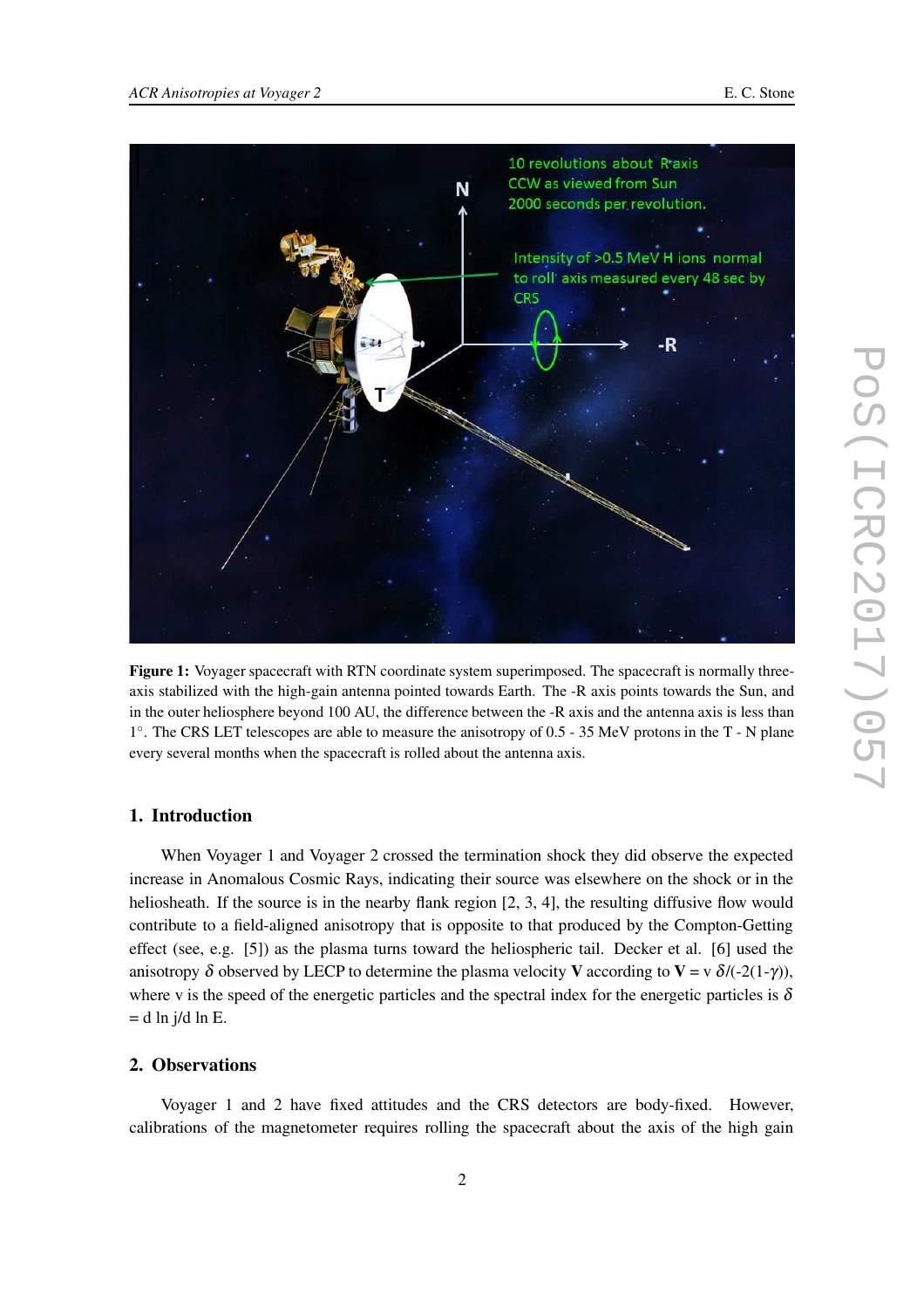



**Figure 2:** V2 LET A1 counting rate of mainly protons with 0.5 to 35 MeV during ten spacecraft rolls on day 75 of 2012. In the upper panel the points are 5-point moving averages, where each point represents data collected over a 48-second time period. In the bottom panel, each 48-second point is plotted individually vs. the telescope boresight angle projected into the T-N plane. The N axis is at  $0^{\circ}$  and the T axis is at  $90^{\circ}$ . The solid lines in both panels represent a best fit of the 48-second data to the function  $I_0(1+\delta\cos(\theta-\theta_0))$ . The parameter Q is the chi square statistic and the fit is declared to be OK if Q falls in the range of 0.05 to 0.999.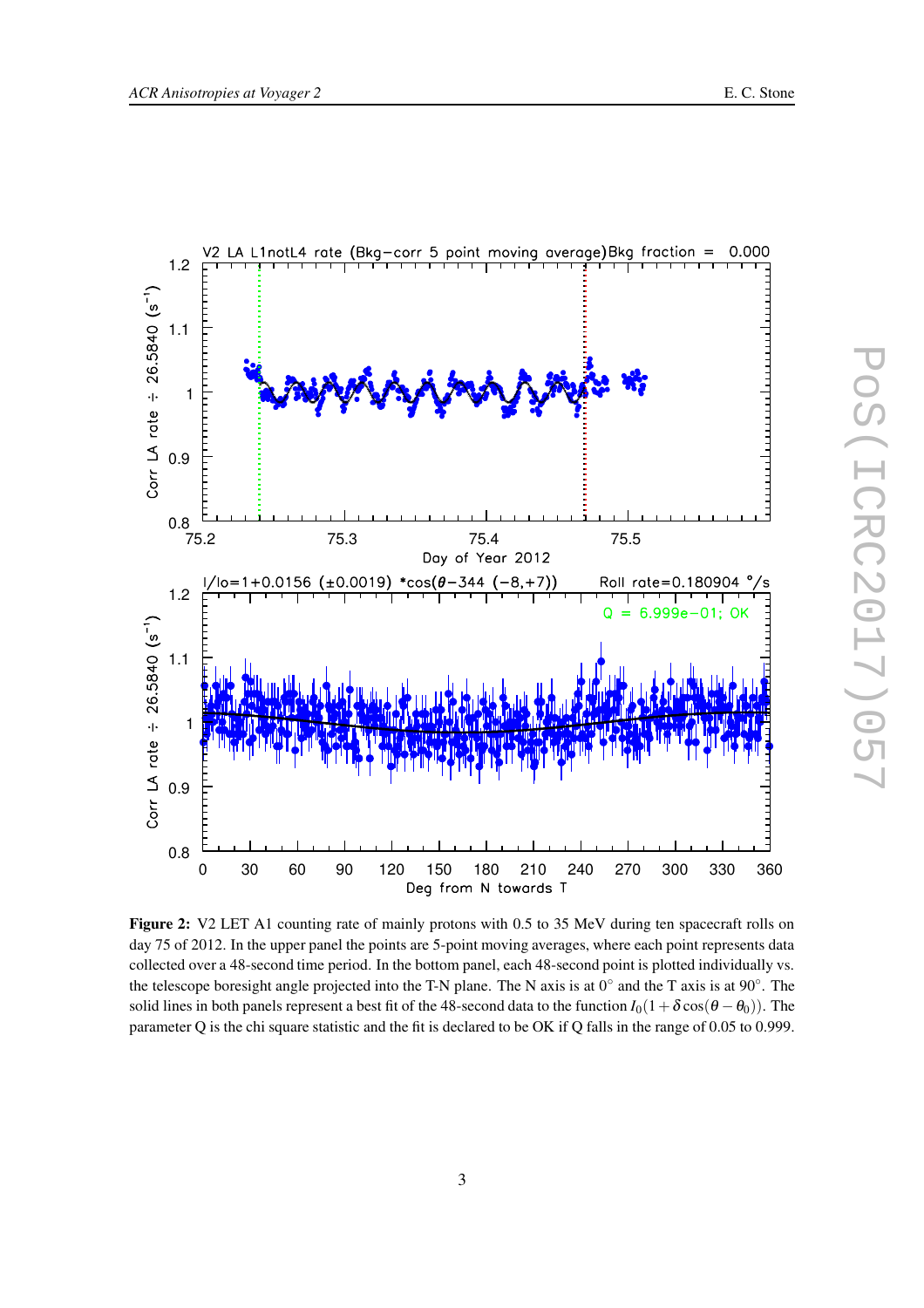



**Figure 3:** Same as Figure 2 except data are from day 167 of 2012.

antenna every several months (Figure 1). Each calibration is 10 complete rolls lasting 20,000 seconds. The antenna axis is closely aligned with the -R direction in the RTN coordinate system, making possible anisotropy determination in the T-N plane during the rolls by measuring the variation in the counting rate in the front detectors in the Low Energy Telescopes (LET A, LET B, and LET D). Each front detector (LA1, LB1, and LD1) has a geometry factor of 4.75 cm<sup>2</sup> sr, an acceptance angle of 120°, and a sampling time of 48 seconds after day 2011/217. The counting rates are mainly due to protons with 0.5 to 35 MeV.

Figure 2 shows the LA1 count rate variation during a set of 10 rolls on 2012 day 75. The temporal variation during the 10 rolls is apparent in the upper panel, while the lower panel shows the 48-second data points from all 10 rolls as a function of  $\theta$ , the telescope boresight angle counterclockwise from N in the T-N plane as viewed from Earth. The data in the lower panel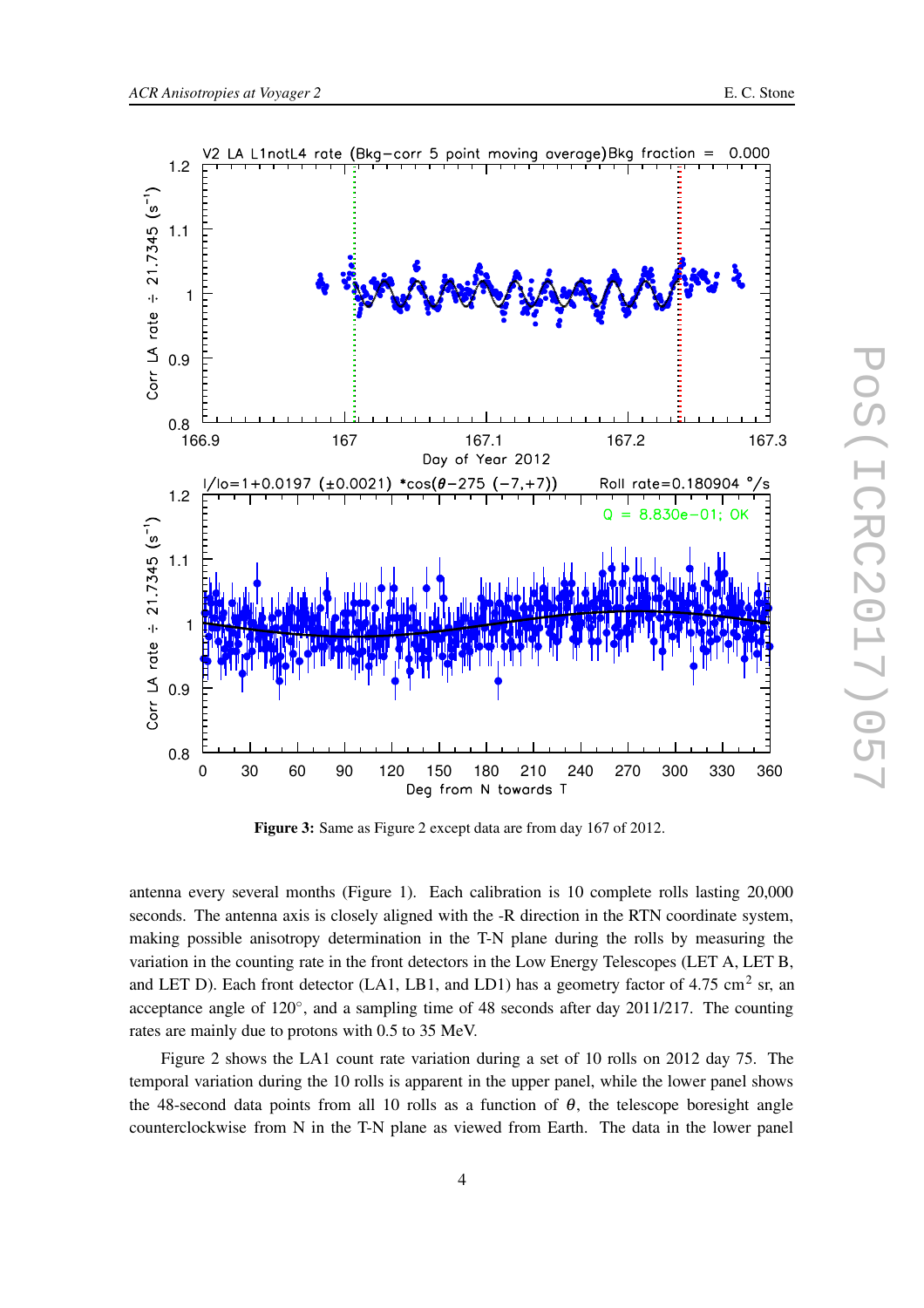

**Figure 4:** Counting rate of mainly protons with 0.5 to 35 MeV from the V2 LET A, LET B, and LET C telescopes averaged in 30° sectors in boresight angle projected into the T-N plane for the ten spacecraft rolls on day 75 of 2012. The solid lines are fits to  $I_0(1 + \delta \cos(\theta - \theta_0))$ . The best-fit anisotropy amplitudes,  $\delta$ , are shown in each panel. The conversion from  $\delta$  to convective solar wind speed in km/s, VSW, is shown at the top of the figure. The conversion factor includes a 20% correction for the 120◦ opening angle of the telescope aperture.

are fit with a first order anisotropy function  $I/I_0 = 1 + \delta \cos(\theta - \theta_0)$ , where  $\theta_0$  is the boresight angle at which the intensity maximum occurs. The best fit for 2012 day 75 yields  $\delta = 0.016 \pm 1.00$ 0.002 and  $\theta_0 = 344 \pm 8$ . Figure 3 shows similar results for day 2012/167 where the best fit yields  $\delta = 0.020 \pm 0.002$  and  $\theta_0 = 275 \pm 7$ . This indicates there is significant variation in the amplitude and direction of the anisotropy.

If the energetic particle anisotropies are due to convection of the heliosheath plasma, the convection velocity is given by **V** = -1.2  $K_{CG}$  δ, where  $K_{CG}$  = <v/(2(1-γ))> is averaged over the proton energy spectrum between 0.5 and 35 MeV [1]. The factor of 1.2 corrects for the reduction in the maximum anisotropy caused by averaging over the large acceptance angle of 120◦ . With *KCG* = 4000 km/s, an uncertainty of  $\pm$  0.002 in the observed  $\delta$  introduces an uncertainty of  $\pm$ 10 km/s in the derived convective velocity V.

Intensity data from all three LETs were fit by this Compton-Getting relationship in order to estimate the  $V_T$  and  $V_N$  components of the convective velocity. In making the fits,  $V_R$  was fixed to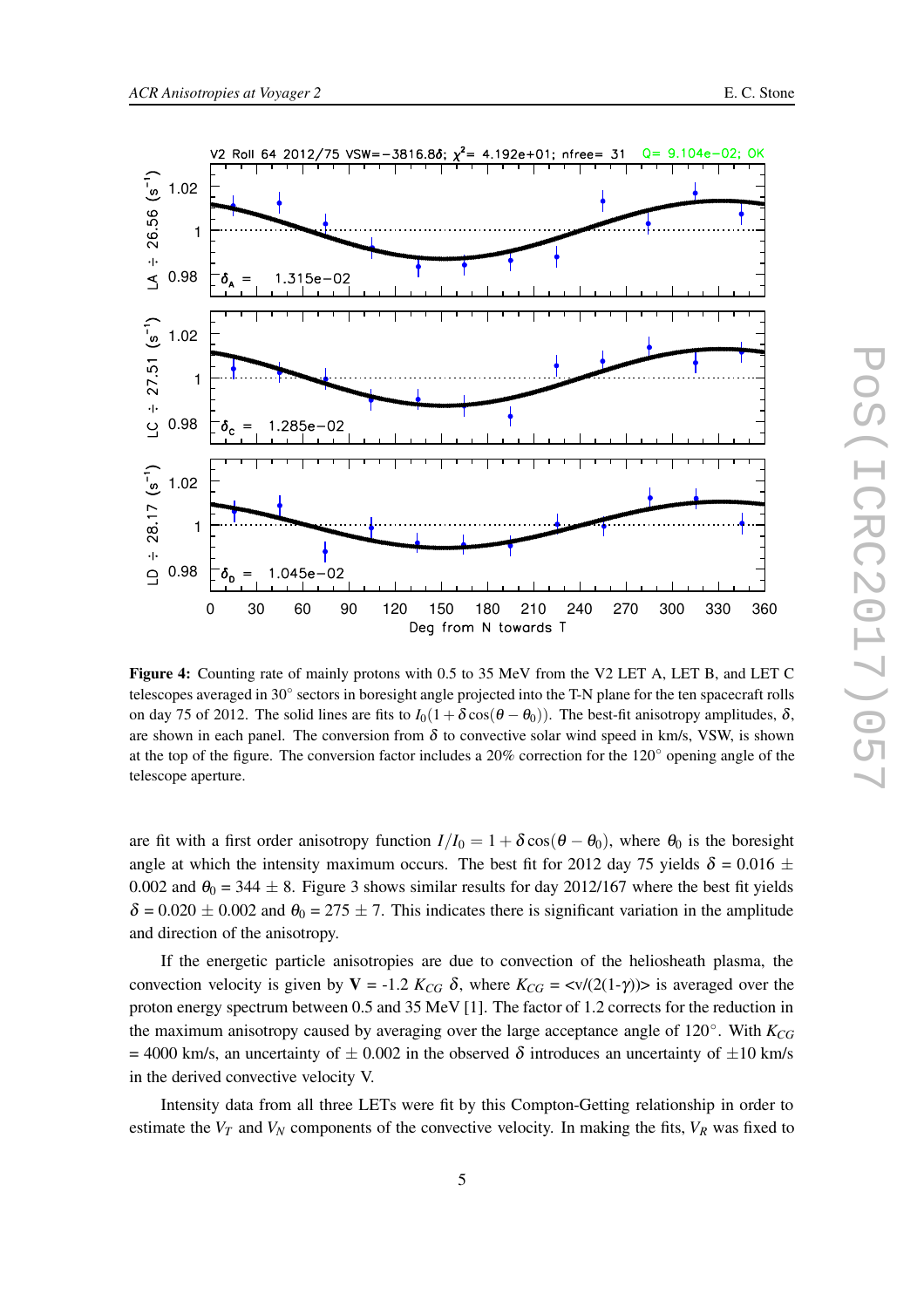

**Figure 5:** Same as Figure 4 except data are from day 167 of 2012.

that measured by the PLS plasma instrument. The determinations of the  $V_T$  and  $V_N$  were insensitive to changes in the assumed  $V_R$ , varying less than 0.3% with changes of a factor of 2 in  $V_R$ . Figures 4 and 5 show examples of the anisotropy fits for days 2012/75 and 2012/167. If these are Compton-Getting anisotropies, the derived convective velocities are  $V_T = 26$  km/s and  $V_N = -49$  km/s on 2012/75 and  $V_T = 80$  km/s and  $V_N = -15$  km/s on 2012/167. These derived convection velocities and similar analyses of 19 other roll calibrations are shown in Figure 6 for comparison with the velocities measured by PLS.

### **3. Results and Summary**

As shown in Figure 6, the CRS derived  $V_N$  is typically about -50 km/s in fair agreement with the observed plasma flow. There is one period in 2015 where the CRS derived speed +50 km/s is opposite to that observed by PLS, indicative of a transient non-convective flow of energetic particles. That transient event is also apparent in the CRS derived  $V_T$  of nearly 200 km/s that is about twice the  $V_T$  that typically observed by PLS.

Unlike the fair agreement in  $V_N$ , the CRS-derived  $V_T$  is typically about half of that observed by PLS and more variable, suggesting that there is a diffusive flow of MeV energetic particles in the -T direction that is opposite to the PLS convective flow in the +T direction. However, the  $V_T$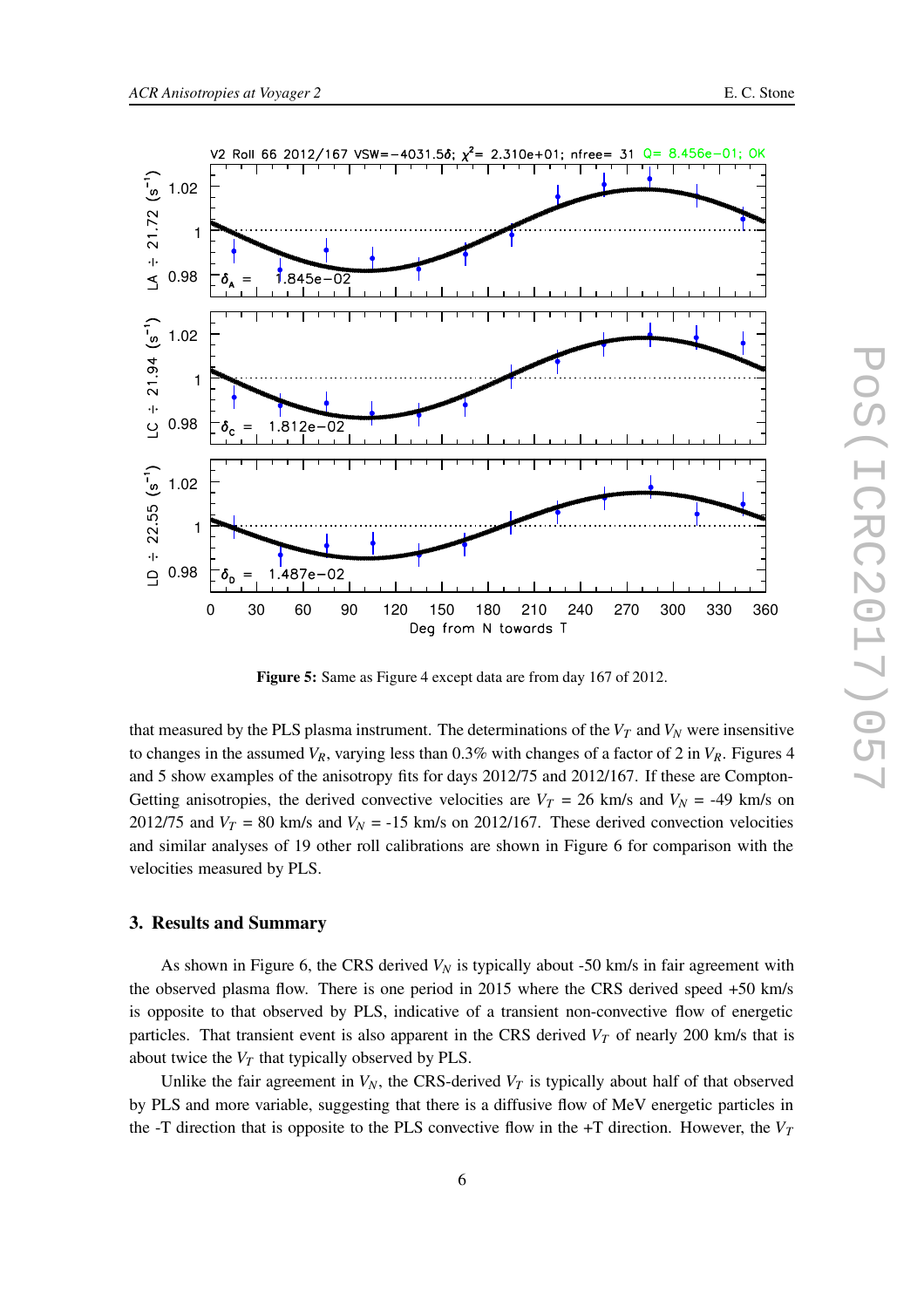

**Figure 6:** T and N components of the solar wind vector (middle and bottom panels) deduced from the V2 CRS spacecraft roll data (open circles), samples of which are shown in Figures 4 and 5. The radial component (top panel) is not calculated from CRS data; instead a daily-averaged value is used from the V2 PLS instrument and corrected to the spacecraft frame by subtracting the speed of V2. The dots in each panel are values of the components from the V2 PLS instrument.

determined by LECP at 28-43 keV is generally in good agreement with LECP [7], indicating that a diffusive flow is not typically observed by LECP at lower energies. This suggests that the 28-43 keV ions are being radially convected from the termination shock, while the higher energy anomalous cosmic rays are diffusing from the flank tail region as proposed by [2, 3, 4] and suggested by Stone and Cummings from Voyager 1 data [1].

# **Acknowledgments**

We thank J. Richardson for providing the V2 PLS data. Voyager data analysis is supported by